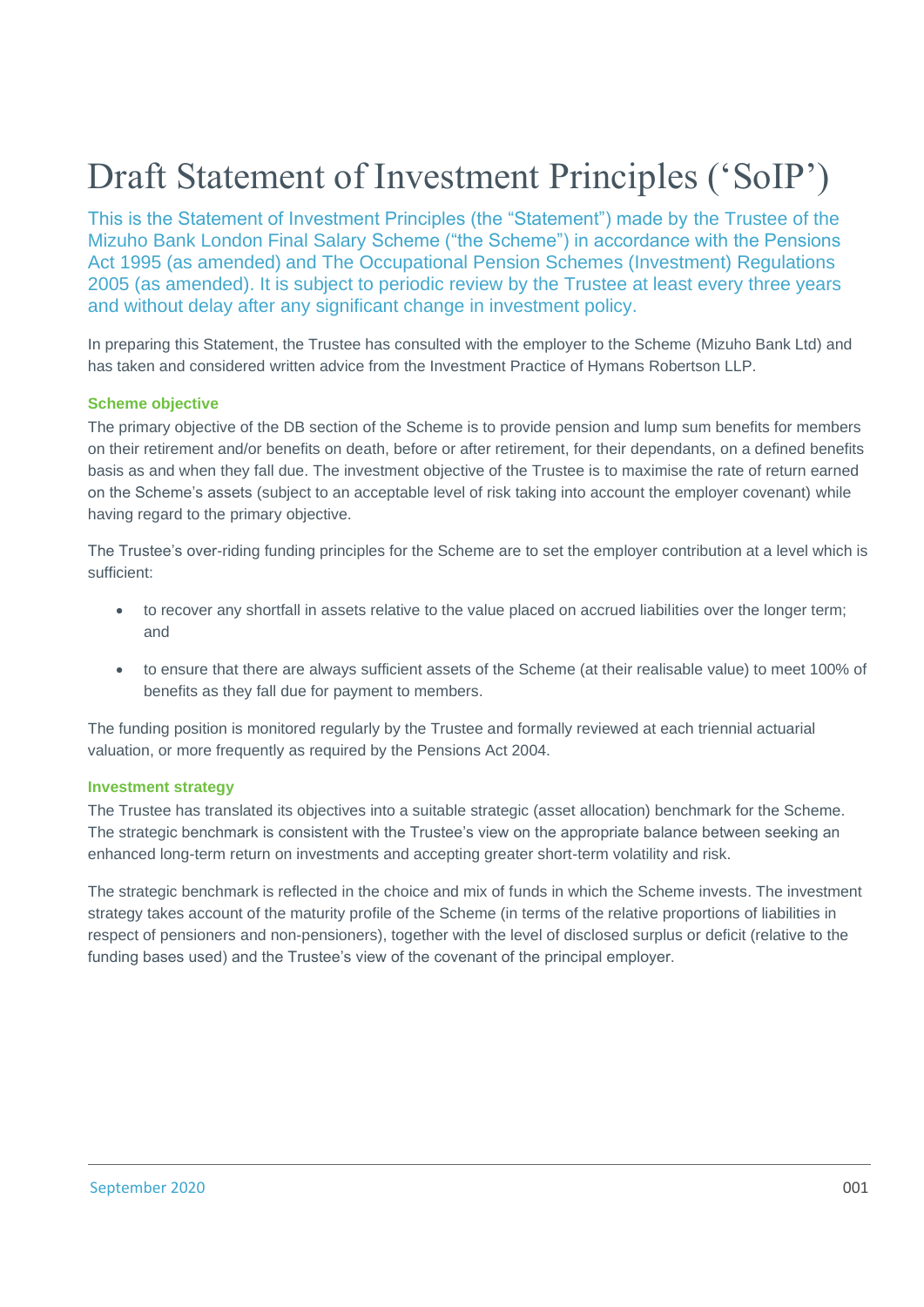The Scheme's strategic benchmark is outlined below:

| <b>Asset Class</b>        | <b>Target Allocation</b> |
|---------------------------|--------------------------|
| <b>Global Equity</b>      | 60.0%                    |
| Multi-asset (real return) | 20.0%                    |
| Investment grade credit   | 10.0%                    |
| Index-linked gilts        | 10.0%                    |
| Total                     | 100.0%                   |

The Trustee monitors strategy relative to its agreed asset allocation benchmark. It is intended that investment strategy will be reviewed at least every three years following actuarial valuations of the Scheme and will normally be reviewed annually. Written advice is received as required from professional advisers.

# **Implementation of investment strategy Choosing investments**

The Trustee has appointed the investment managers BlackRock and BNY Mellon to manage the Scheme's investments. Both investment managers are authorised under the Financial Services and Markets Act 2000 to undertake investment business.

The Scheme's assets are invested on a pooled fund basis across active and passive managers. The objective of passive investment management is to match the performance of the underlying index. Active managers have the discretion to purchase securities with the objective of outperforming an investment benchmark. The Trustee is satisfied that the pooled funds selected are consistent with the objectives of the Scheme, particularly in relation to diversification, risk, expected return and liquidity.

## **Kinds of investment to be held**

The Scheme may invest in quoted and unquoted securities of UK and overseas markets including equities and fixed interest and index linked bonds, cash, property and commodities either directly or through pooled funds.

The Scheme may also make use of contracts of insurance, derivatives and contracts for difference (or in pooled funds investing in these products) for the purpose of efficient portfolio management or to hedge specific risks. The Trustee considers all of these classes of investment to be suitable in the circumstances of the Scheme.

## **Expected return on investments**

The investment strategy aims to achieve a return on Scheme assets, which taken in conjunction with, contributions is sufficient over time to match growth in the Scheme's pension liabilities.

## **Realisation of investments**

The majority of the Scheme's investments may be realised quickly if required.

## **Manager engagement**

The Trustee has appointed each of its investment managers to deliver a specific benchmark, which overall will align to deliver the broader Scheme investment strategy. The Trustee ensures that all manager engagements have clearly defined benchmarks, objectives and management parameters.

Where appropriate, and where commercial considerations permit, the terms of the mandate and the basis on which the manager is engaged will be defined specifically for the Scheme. Where such tailoring is not directly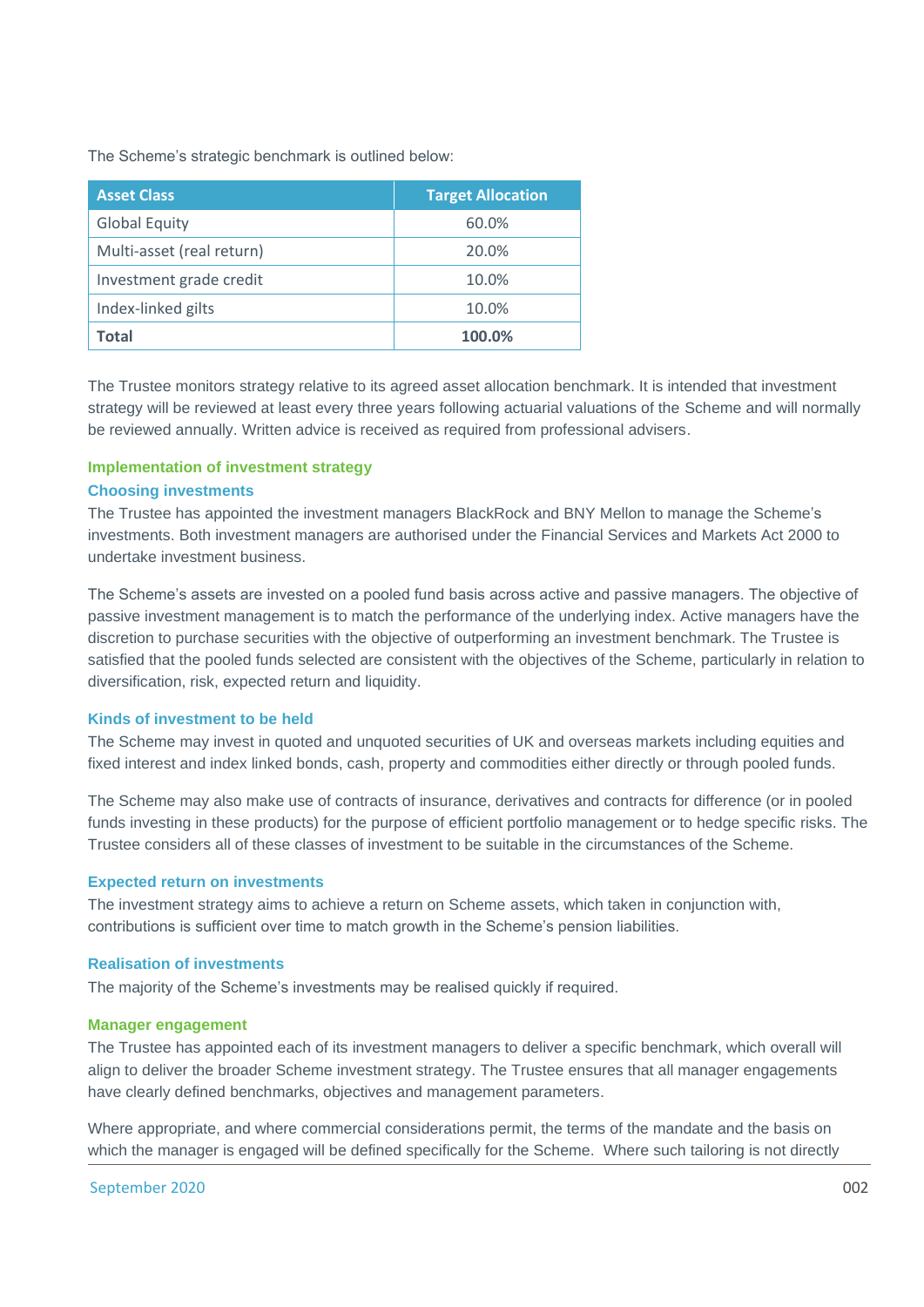achievable, the Trustee will invest in pooled funds where the objectives of the fund and the policies of the investment manager will be evaluated by the Trustee to ensure that they are appropriate for the needs of the Scheme.

The Trustee reviews the performance of each of its managers and mandates on a regular basis against a series of metrics, including financial performance against the benchmark and objectives of the mandate. Material deviation from performance or risk targets is likely to result in the mandate being formally reviewed. The Trustee draws input from their investment adviser to support any such review of and engagement with its investment managers. Where necessary, the Trustee will highlight any areas of concern identified during such reviews to the manager as part of its engagement process.

Remuneration for each mandate is determined at the inception of each mandate based on commercial considerations and typically set on an ad valorem basis. Where appropriate to the nature of the mandate, the term of the mandate and the role the mandate plays within the investment strategy, the Trustee may agree to a fee structure where the manager is incentivised to deliver outperformance relative to an agreed benchmark, typically in conjunction with a lower ad valorem fee. The Trustee periodically reviews the fees paid to all of its managers against industry standards.

The Trustee recognises the long term nature of its liability profile and appoints its managers to invest in such a way that generates long term sustainable returns. The Trustee will carry out necessary due diligence on the underlying investment decision making process, to ensure the manager makes investment decisions over an appropriate time horizon aligned with the Scheme objective.

The duration of each mandate is determined by the Trustee at the inception of each mandate. For open-ended investments, the Trustee generally engages managers on an ongoing basis with no pre-determined term of appointment. For such mandates, the Trustee expects the minimum duration of the appointment will be three years, this being the period over which performance of the mandate can be appropriately evaluated although all mandates are subject to ongoing review against various financial and non-financial metrics in addition to their continued appropriateness within the investment strategy. For close-ended investments, the Trustee expects the term of the appointment to be the lifetime of the investment.

The Trustee has expectations of the level of turnover within each mandate which is determined at the inception of the mandate, based on the Trustee's knowledge of the manager, investment process and the nature of the portfolio. Whilst the Trustee expects performance to be delivered net of costs, including the costs of trading within the portfolio, the Trustee expects managers to report on at least an annual basis on the underlying assets held within the portfolio and details of any transactions over the period. The Trustee will challenge its managers if there is a sudden change in portfolio turnover or if the level of turnover seems excessive. The Trustee will request turnover costs incurred by the asset managers over the Scheme reporting year.

A summary of the Scheme's investment mandates, and the respective benchmarks is included in the appendix.

## **Balance between different kinds of investments**

The Scheme's investment managers will hold a mix of investments which reflects their views relative to their respective benchmarks or return targets. Within each major market each manager will maintain a diversified portfolio of stocks.

The manager of the passive funds in which the Scheme invests holds a mix of investments within each pooled fund that reflects that of their respective benchmark indices.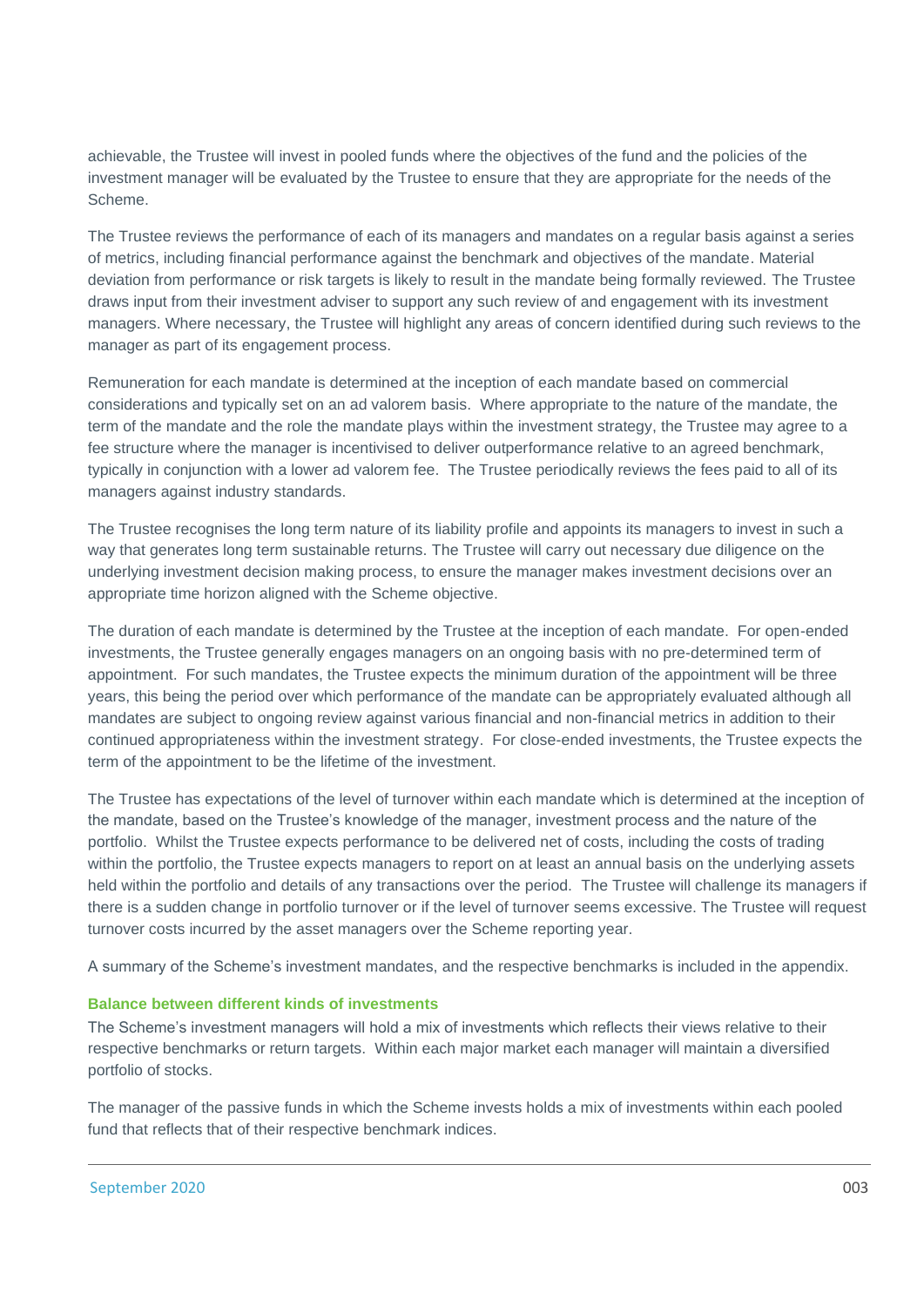# **Risk**

The Trustee recognises and monitors a number of risks involved in the investment of assets of the Scheme. These risks, and how they are measured and managed, include:

- **Funding and asset/liability mismatch risk**. The risk that the funding level is adversely affected due to a mismatch between the assets and liabilities.
	- The asset allocation benchmark has been determined with specific reference to the Scheme's liabilities and this is reviewed formally at least once every three years.
	- The Trustee monitors the Scheme's asset allocation on an ongoing basis. This serves to control the risk that the returns could deviate too far from the return on the chosen benchmark.
	- This risk is also monitored through regular actuarial and investment reviews.
- **Underperformance Risk**. The risk of underperforming the benchmarks and objectives set by the Trustee. This risk is minimised using the following techniques:
	- Appropriate diversification across asset classes within sectors and between individual stocks to minimise the effect of a particular stock or sector performing badly.
	- The use of passive management for asset classes where the downside risk of active management is considered too high.
	- Regular monitoring of the managers' performance, processes and capabilities with respect to their mandate.
	- The Trustee does not expect managers to take excessive short term risk.
- **Systemic Risk.** The possibility of an interlinked and simultaneous failure of several asset classes and/or investment managers, possibly compounded by financial 'contagion', resulting in an increase in the cost of meeting the Scheme's liabilities. Climate change is a particular systemic risk that has the potential to cause economic, financial and demographic impacts.The Trustee seeks to mitigate systemic risks through a diversified portfolio but it is not possible to make specific provision for all possible eventualities that may arise under this heading.
- **Country Risk**. The risk of an adverse influence on investment values from political intervention is reduced by diversification of the assets across several countries. This is monitored by ensuring that the Scheme is not overexposed to a particular country. The Trustee also mitigates the risk associated with exchange rate movements through its investments in pooled currency hedged funds.
- **Concentration risk**. The risk that a significant allocation to any single asset category and its underperformance relative to expectation would result in difficulties in achieving funding objectives. This is mitigated by ensuring investment in a diversified portfolio of assets thereby avoiding concentration of assets in one particular stock or sector.
- **Credit/Default Risk.** The possibility of loss arising from a borrowers failure to meet contractual obligations under the terms of a loan or to repay a loan. This is addressed through the imposition of restrictions on the Managers through the Investment Management Agreements or Fund Offering Documents.
- **Organisational Risk**. This is addressed through regular monitoring of the investment managers and Trustee's advisors.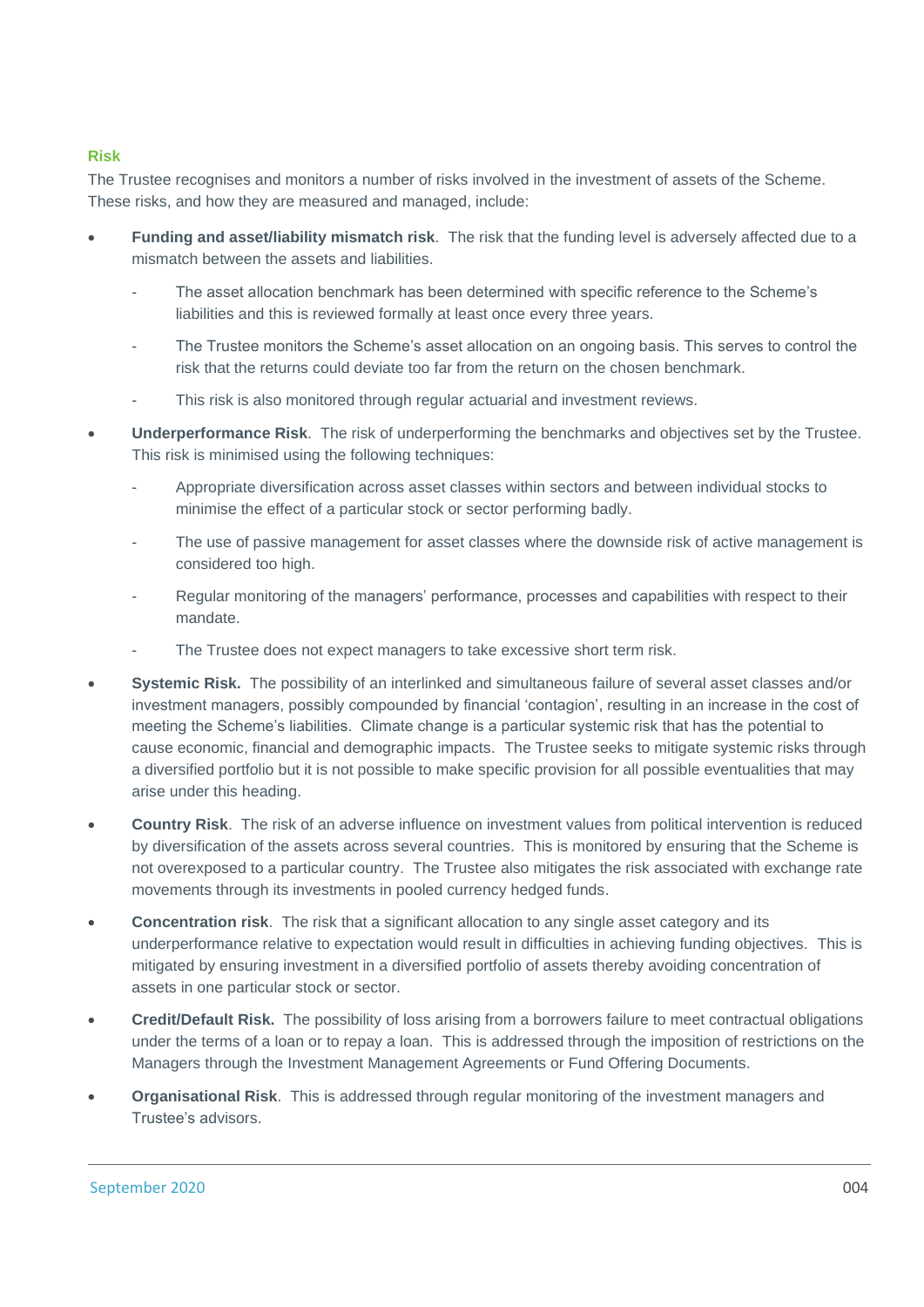- **Sponsor Risk**. This is the risk of the Employer ceasing to exist or having insufficient resources to meet the agreed recovery plan, which for reasons of prudence, the Trustee has taken into account when setting the asset allocation strategy.
- **Liquidity Risk**. The risk that the Scheme cannot meet its immediate liabilities because it has insufficient liquid assets. The Trustee manages this risk by investing the majority of the assets in asset classes which are realisable with sufficient notice to meet the Scheme's cash flow requirements.
- **Demographic Risk.** The Trustee keeps under review mortality and other demographic assumptions which could influence the cost of the benefits. These assumptions are considered formally at the triennial valuation.
- **Transition Risk**. This is the risk of paying unnecessary costs or being at increased risk of adverse market movements when transitioning assets from one manager or asset class to another. This risk is mitigated by organising transitions in a structured fashion with the advice of the Advisors or by using a specialist transition manager if appropriate.
- **Environmental, Social and Governance (ESG) risks**. The extent to which ESG issues are not reflected in asset prices and/or not considered in investment decision making leading to underperformance relative to expectations. The Trustee's approach to the consideration of ESG risks are set out in further detail below.
- **Climate risk**. The extent to which climate change causes a material deterioration in asset values as a consequence of factors including but not limited to policy change, physical impacts and the expected transition to a low-carbon economy. The Trustee's approach to consideration of climate risk is set out in further detail below.

## **Consideration of financially material factors in investment arrangements**

The Trustee recognises that the consideration of financially material factors over the appropriate time horizon of the investments, including ESG factors, is relevant at different stages of the investment process. The Trustee further recognises that the financial materiality of any factor, including ESG factors, is context specific and that whilst some factors may be relevant to certain stocks/assets, they may not be relevant to others.

The Trustee will consider such factors in the development and implementation of their investment arrangements, for the purposes of determining the selection, retention and realisation of investments, where there is sufficient data or evidence to allow them to systematically do so. Where there is not sufficient data or evidence, they will require that their investment managers take such considerations into account within their decision making.

#### **Strategic considerations**

The strategic benchmark has been determined using appropriate long-term economic and financial assumptions from which expected risk/return profiles for different asset classes have been derived. These assumptions apply at a broad market level and are considered to implicitly reflect all financially material factors.

Given the inherent uncertainty, the Trustee has not made explicit allowance for the risks of climate change in setting the strategic benchmark.

#### **Structural considerations**

Given the discretion afforded to the active Investment Managers, the Trustee expects that the Investment Managers will take account of all financially material factors including the potential impact of ESG factors in the implementation of their mandate.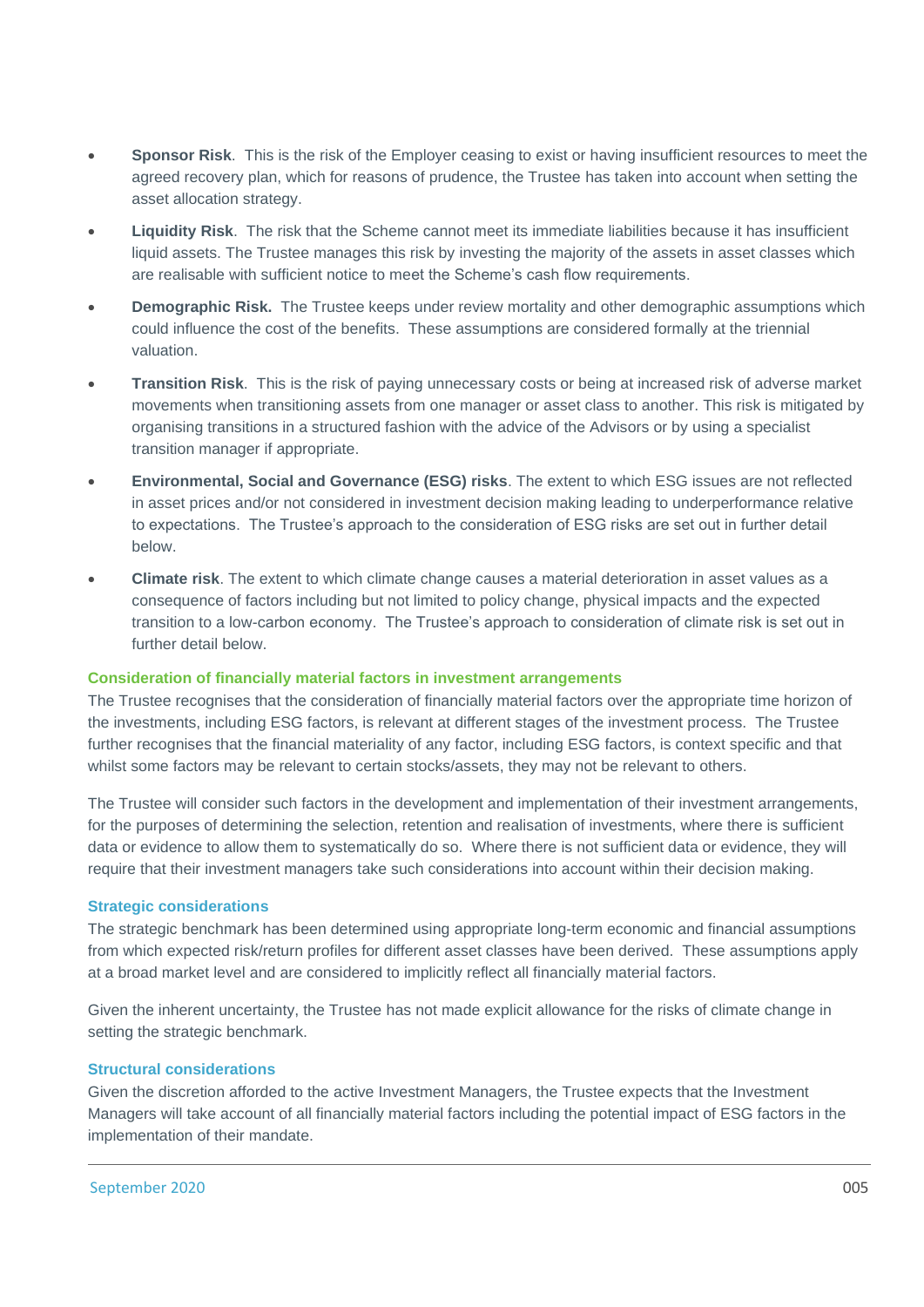#### **Selecting investment managers**

The Trustee expects its investment managers to take all financially material factors into account in implementing the Trustee's strategy where relevant and the terms of the mandate permit.

- In passive mandates, the Trustee recognises that the choice of benchmark dictates the assets held by the investment manager and that the manager has minimal freedom to take account of factors that may be deemed to be financially material. The Trustee accepts that the role of the passive manager is to deliver returns in line with the market and believe this approach is in line with the basis on which its current strategy has been set. The Trustee will review the appropriateness of index benchmarks at least every three years.
- In active mandates, the Trustee recognises that the manager has freedom to exercise discretion as to the choice of assets held. The Trustee expects the manager to take into account all financially material factors in the selection of assets within their portfolios and to be able to demonstrate their approach when challenged.

In selecting new investment managers for the Scheme, where relevant to the investment mandate, the Trustee explicitly considers potential managers' approach to responsible investment and the extent to which managers integrate ESG issues in the investment process as a factor in their decision making.

## **Consideration of non-financially material factors in investment arrangements**

Given the objectives of the Scheme, the Trustee has not considered any non-financially material factors in the development and implementation of their investment strategy.

#### **Stewardship**

The Trustee recognises that stewardship encompasses the exercise of voting rights, engagement by and with investment managers and the monitoring of compliance with agreed policies.

#### **Voting and engagement**

The Trustee has adopted a policy of delegating voting decisions on stocks to their Investment Managers on the basis that voting power will be exercised by them with the objective of preserving and enhancing long term shareholder value. The Investment Managers are expected to exercise the voting rights attached to individual investments in accordance with their own house policy.

Where relevant, the Trustee has reviewed the voting policies of their Investment Managers and determined that these policies are appropriate. Where appropriate, the Trustee will engage with and may seek further information from their Investment Managers on how portfolios may be affected by a particular issue.

The Trustee does not engage directly but believes it is sometimes appropriate for its investment managers to engage with key stakeholders which may including corporate management, regulators and governance bodies, relating to their investments in order to consider the management of conflicts of interest and improve corporate behaviours, improve performance and mitigate financial risks. Where necessary, investment managers are expected to notify the Trustee of any issue on which it may be beneficial for the Trustee to undertake further engagement. The Trustee will review engagement activity undertaken by their investment managers as part of its broader monitoring activity.

Responsibility for investment decisions has been delegated to the investment managers which includes consideration of the capital structure of investments and the appropriateness of any investment made. Where managers are responsible for investing in new issuance, the Trustee expects the manager to engage with the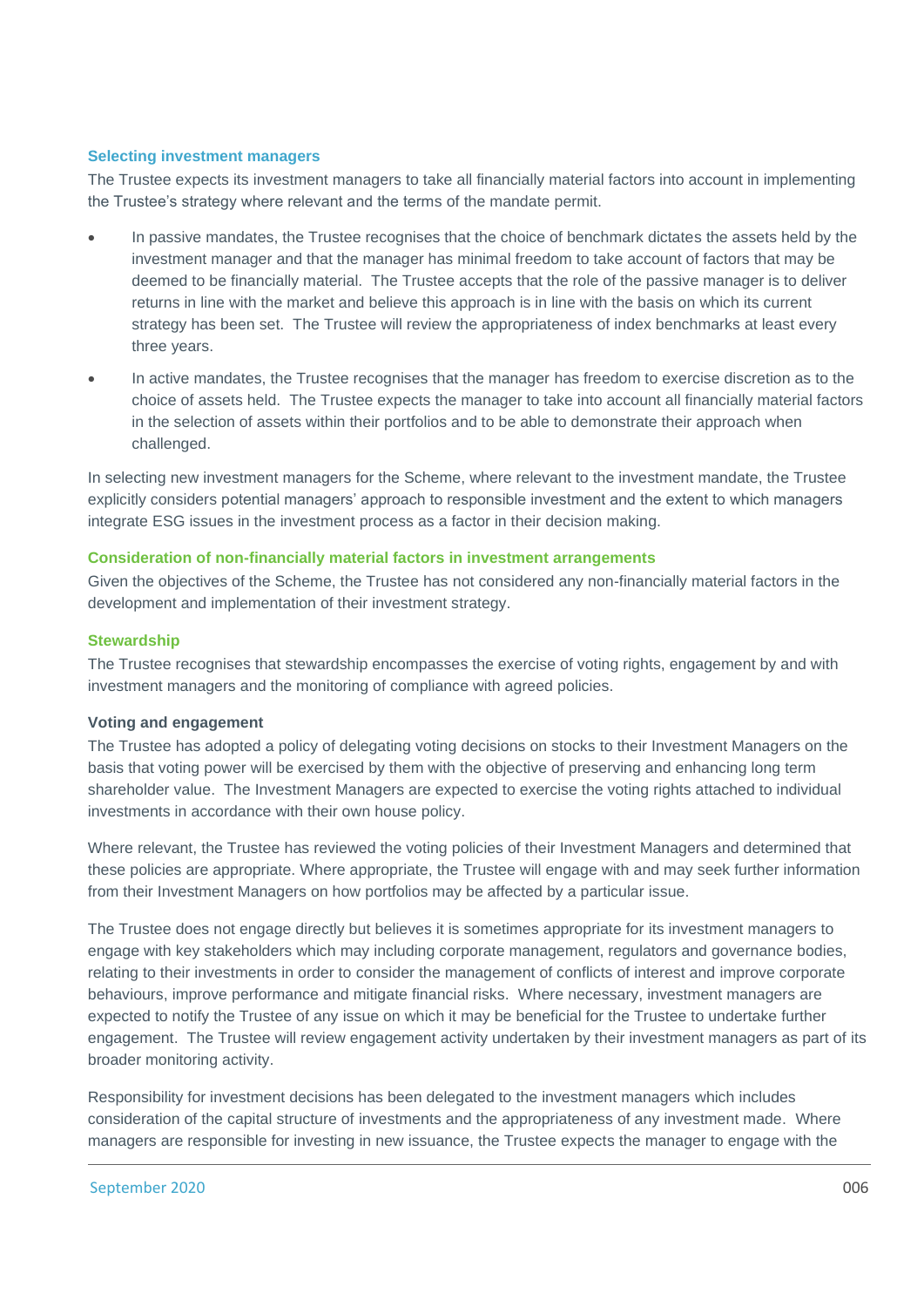issuer about the terms on which capital is issued and the potential impact on the rights of new and existing investors.

The Trustee separately considers any conflicts of interest arising in the management of the Scheme and its investments and has ensured that each manager has an appropriate conflicts of interest policy in place.

#### **Monitoring**

Investment Managers report on voting activity to the Trustee on a periodic basis. The Trustee will monitor Investment Managers voting activity and may periodically review managers voting patterns. The Trustee may also monitor Investment Managers' voting on particular companies or issues affecting more than one company.

The Trustee aims to meet with the Scheme's investment managers periodically. The Trustee provides their managers with an agenda for discussion, including issues relating to individual holdings and, where appropriate, ESG issues. Managers are challenged both directly by the Trustee and by their investment advisers on the impact of any significant issues including, where appropriate, ESG issues that may affect the prospects for return from the portfolio.

# **Additional Voluntary Contributions (AVCs)**

Members' AVCs are invested either in one or more of the DC section funds (having transferred them from a number of legacy contracts) or in a number of retained legacy contracts. The Trustee will obtain written advice on these contracts from time to time to check they remain appropriate investments.

Dinesh Visavadia – ITS Director

Signed For and on Behalf of the Trustee of the Mizuho Bank London Final Salary Scheme